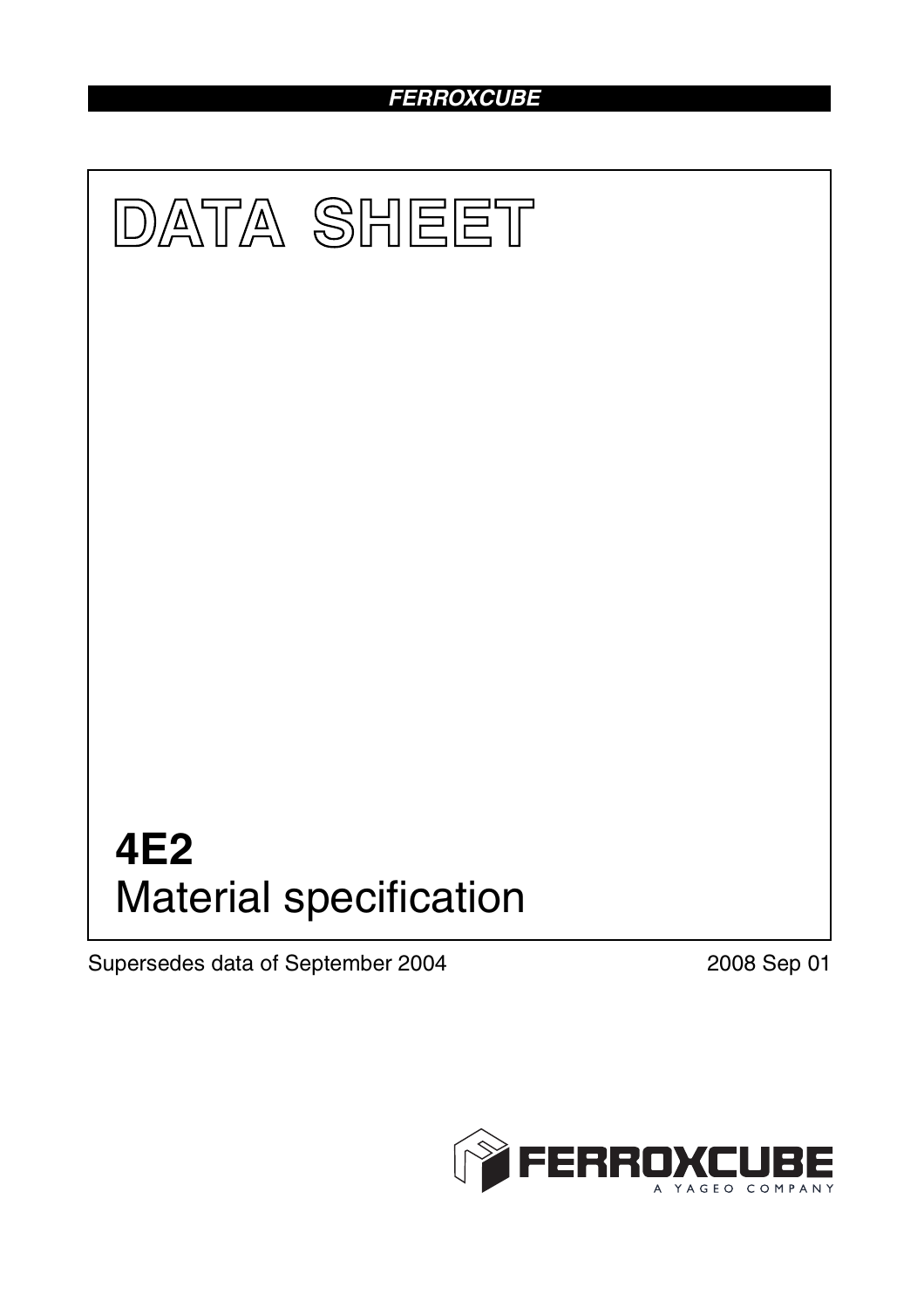# Material specification **ALCO Material specification ALCO**

### **4E2 SPECIFICATIONS**

Low permeability specialty NiZn ferrite only used in large toroids and machined products mainly for scientific particle accelerators operating at frequencies up to 100 MHz..

| <b>SYMBOL</b>  | <b>CONDITIONS</b>            | <b>VALUE</b>   | <b>UNIT</b>       |
|----------------|------------------------------|----------------|-------------------|
| μ <sub>i</sub> | 25 °C; ≤10 kHz;<br>$0.25$ mT | $25 + 20%$     |                   |
| B              | 25 °C; 10 kHz;<br>10 kA/m    | $\approx 350$  | mT                |
|                | 100 °C; 10 kHz;<br>10 kA/m   | $\approx$ 310  |                   |
| ρ              | DC, 25 °C                    | $\approx 10^5$ | $\Omega$ m        |
| $T_{\rm C}$    |                              | $\geq 400$     | $^{\circ}C$       |
| density        |                              | $\approx 4000$ | kg/m <sup>3</sup> |